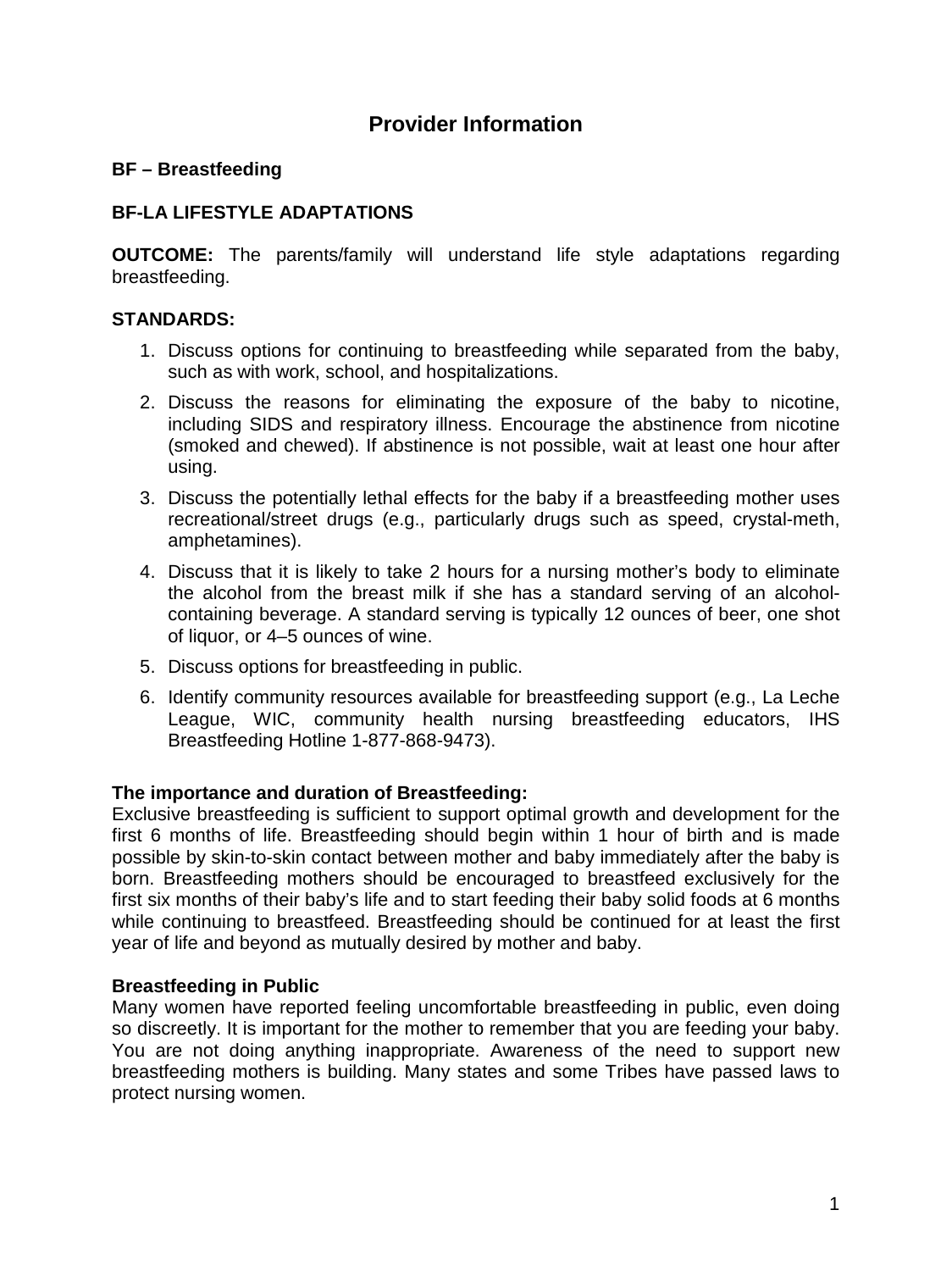Even with the growing awareness of the benefits of breastfeeding, you may find it difficult to do so in public. Yet it is important to believe in yourself and your choice. Remind yourself that you can succeed and wear your confidence! Some tips for breastfeeding in public include:

- Wear clothes that allow easy access to your breasts, such as tops that pull up from the waist or button down.
- Use a special breastfeeding blanket around your shoulders. Some babies do not like this, though, so you will have to see what works for your baby.
- Breastfeed your baby in a sling. Slings or other soft infant carriers are especially helpful for traveling – it makes it easier to keep your baby comforted and close to you.
- Slip into a women's lounge or dressing room to breastfeed.
- If you are worried about being too revealing in public, practice at home until you are comfortable.

It helps to breastfeed your baby before he or she becomes fussy so that you have time to get into a comfortable place or position to feed. (Over time, you will learn your baby's early hunger cues.) When you get to your destination, scout out a place you can breastfeed, if that makes you feel more comfortable.

## **The Challenges of Breastfeeding**

Breastfeeding can be challenging at times, especially in the early days. It is important to remember that breast milk is best for your baby and that you need to breastfeed exclusively for the first 6 months of your baby's life. When you are at home, as much skin-to-skin contact is beneficial to the baby. Find ways to make breastfeeding work for you and your baby. And while many women are faced with one or more challenges, many women do not struggle at all!

## **Is it safe to smoke, drink, or use drugs?**

If you smoke, it is best for you and your baby to quit as soon as possible. If you cannot quit, it is still better to breastfeed because it can help protect your baby from respiratory problems and sudden infant death syndrome. Be sure to smoke away from your baby and change your clothes to keep your baby away from the chemicals smoking leaves behind. Ask a health care provider for help quitting smoking! You should avoid alcohol, especially in large amounts. If you drink any alcohol, do not breastfeed for two hours after drinking.

**Drugs** It is not safe for you to use or be dependent on an illicit drug when you are breastfeeding. Drugs such as cocaine, codeine, marijuana, heroine, and PCP harm your baby. Some reported side effects in babies include seizures, vomiting, poor feeding, and tremors.

## **Can I take medicines if I am breastfeeding?**

All medicines pass into your milk in small amounts but most have no effect on the baby (unless it is an illicit drug) and can be used while breastfeeding. Very few medicines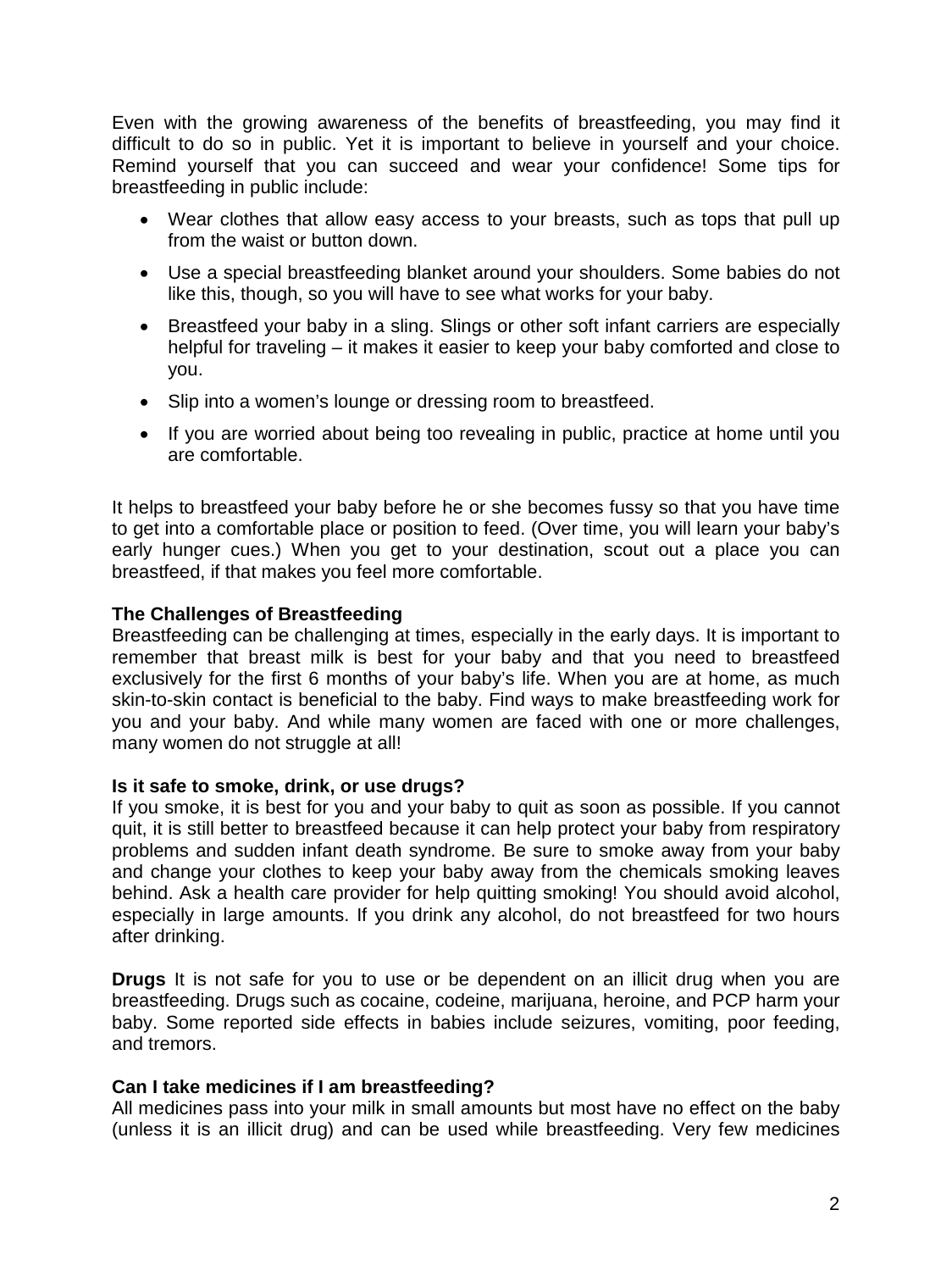cannot be used while breastfeeding. Discuss any medicines you are using with your doctor and ask before you start using new medicines. This includes prescription and over-the-counter drugs, vitamins, and dietary or herbal supplements. For some women with chronic health problems, stopping a medicine can be more dangerous than the effects it will have on the breastfed baby.

## **Can I breastfeed if I am sick?**

Some women think that when they are sick, they should not breastfeed. Most common illnesses, such as colds, flu, or diarrhea, cannot be passed through breast milk. In fact, if you are sick, your breast milk will have antibodies in it. These antibodies will help protect your baby from getting the same sickness.

## **What should I do if I have postpartum depression?**

Postpartum depression is less common, more serious, and can last more than two weeks. Symptoms can include feeling irritable and sad, having no energy and not being able to sleep, being overly worried about the baby or not having interest in the baby, and feeling worthless and guilty. If you have postpartum depression, work with your doctor to find the right treatment for you. Treatment may include medication such as antidepressants and talk therapy. Research has shown that while antidepressants pass into breast milk, few problems have been reported in infants. Even so, it is important to let your baby's doctor know if you need to take any medications.

Let your doctor know if your blues do not go away so that you can feel better. If you are having any thoughts about harming yourself or your baby, call 911 right away.

# **Will my partner be jealous if I breastfeed?**

Some fathers feel left out when a mother breastfeeds. If you prepare your partner in advance, there should be no jealousy. Explain that you need support. Discuss the important and lasting health benefits of breastfeeding. Your partner can help by changing and burping the baby, sharing chores, and simply sitting with you and the baby to enjoy the special mood that breastfeeding creates. Your partner can also feed the baby pumped breast milk.

## **Do I have to restrict my sex life while breastfeeding?**

No. But, if you are having vaginal dryness, you can try more foreplay and water-based lubricants. You can feed your baby or express some milk before lovemaking so your breasts will be more comfortable and less likely to leak. During sex, you also can put pressure on the nipple when it lets down or have a towel handy to catch the milk.

# **Do I still need birth control if I am breastfeeding?**

Like other forms of birth control, breastfeeding is not a sure way to prevent pregnancy. Breastfeeding can delay the return of normal ovulation and menstrual cycles. You should still talk with a health care provider about birth control choices that are okay to use while breastfeeding.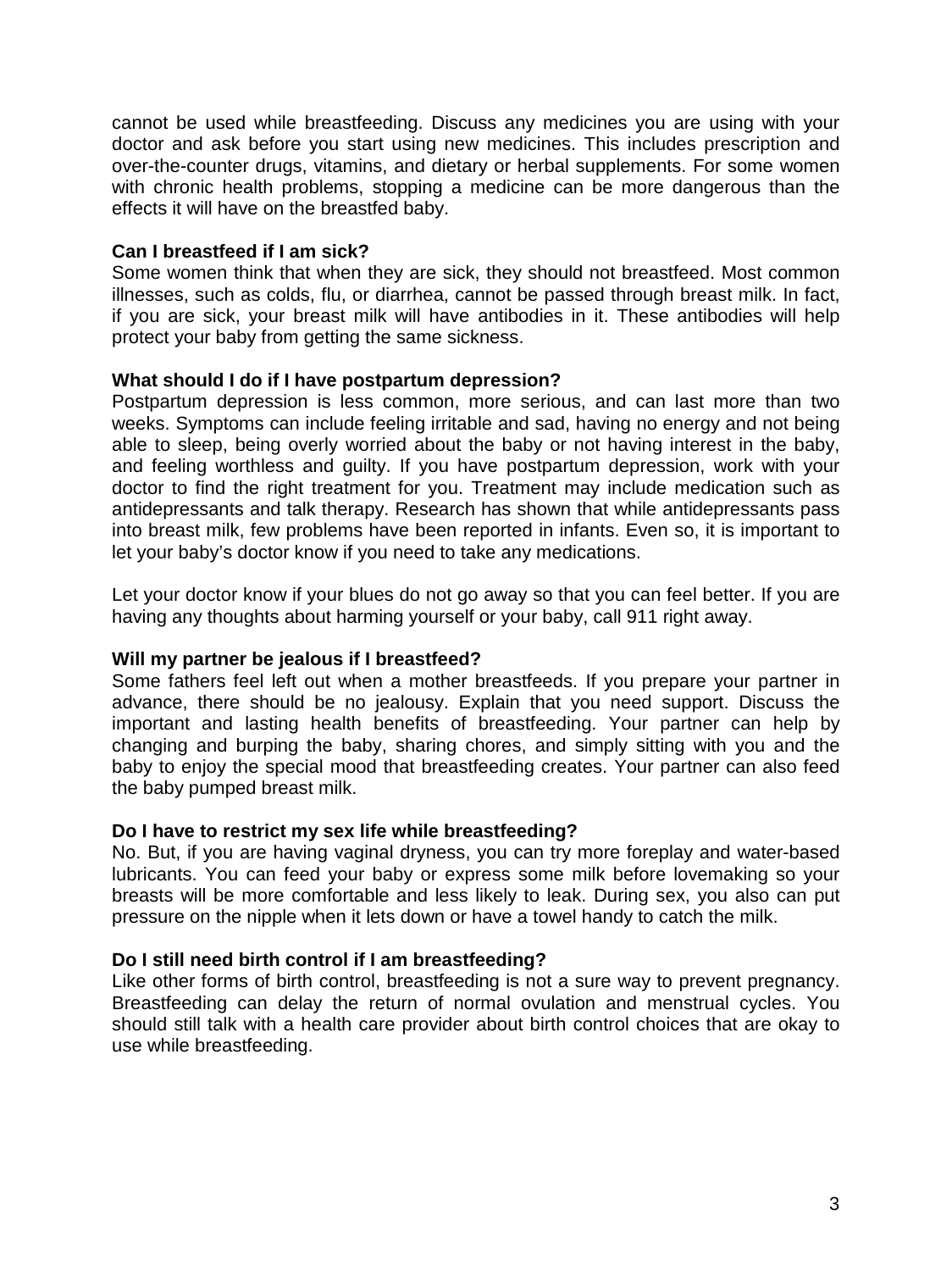## **Does my breastfed baby need vaccines? Is it safe for me to get a vaccine when I am breastfeeding?**

Yes. Vaccines are very important to your baby's health. Breastfeeding may also enhance your baby's response to certain immunizations, providing more protection. Follow the schedule your doctor gives you, and, if you miss any, check with him or her about getting your baby back on track. Breastfeeding while the vaccine is given to your baby – or immediately afterward – can help relieve pain and soothe an upset baby. Most nursing mothers may also receive vaccines. Breastfeeding does not affect the vaccine. Vaccines are not harmful to your breast milk.

## **What should I do if my baby bites me?**

If your baby starts to clamp down, you can put your finger in the baby's mouth and take him or her off your breast with a firm, "No." Try not to yell because it may scare the baby. If your baby continues to bite you, you can:

- Stop the feeding right away so the baby is not tempted to get another reaction from you. Do not laugh. This is part of your baby learning limits.
- Offer a teething toy, or a snack (if older baby), or drink from a cup instead.
- Put your baby down for a moment to show that biting brings a negative consequence. You can then pick your baby up again to give comfort.

## **What do I do if my baby keeps crying?**

If your baby does not seem comforted by breastfeeding or other soothing measures, talk to your baby's doctor. Your baby may have colic or may be uncomfortable or in pain. You can also check to see if your baby is teething. The doctor and a lactation consultant can help you find ways to help your baby eat well.

## **Going Back to Work – Planning**

Planning ahead for your return to work can help ease the transition. Learn as much as you can ahead of time and talk with your employer about your options. This can help you continue to enjoy breastfeeding your baby long after your maternity leave is over.

## **During Pregnancy**

- Talk with your supervisor about your plans to breastfeed. Discuss if different types of work scheduling is permitted, such as starting back part time at first or taking split shifts.
- Find out if your company provides any breastfeeding support program for employees. If not, ask about private areas where you can comfortably and safely express milk.
- Ask the lactation program director, your supervisor, wellness program director, employee human resources office, or other coworkers if they know of other women at your company who have breastfed after returning to work.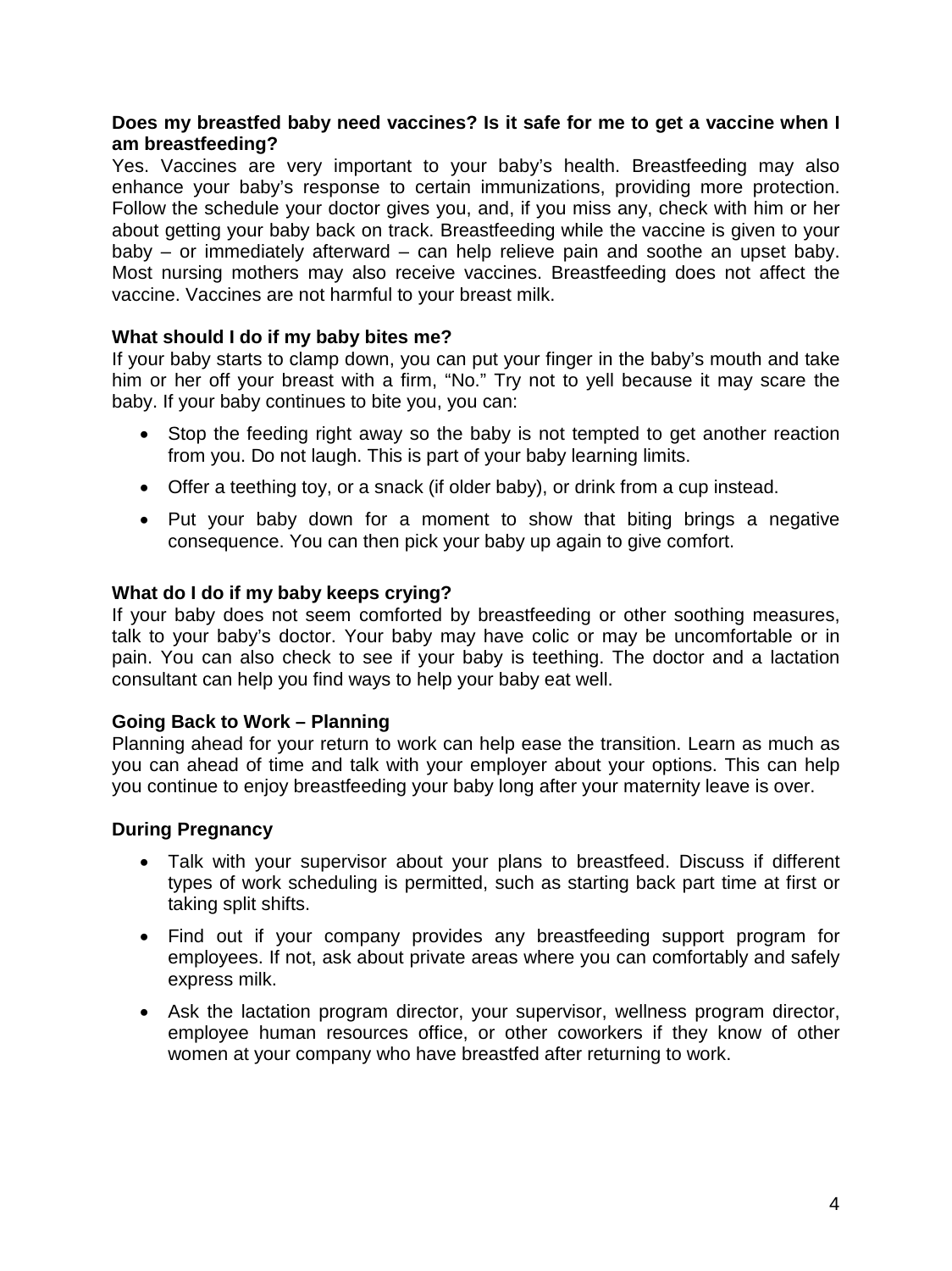# **During Your Maternity Leave**

- Take as many weeks off as you can. At least six weeks of leave can help you recover from childbirth and settle into a good breastfeeding routine. Twelve weeks is even better.
- Practice expressing your milk by hand or with a quality breast pump. Freeze 2 to 4 ounces at a time to save for your baby after you return to work.
- Help your baby adjust to taking breast milk from a bottle before you return to work. You may try a cup when your baby is 4-5 months old. Babies are used to nursing with mom, so they usually drink from a bottle or cup when somebody else gives it.
- See if there is a childcare option close to work, so that you can visit and breastfeed your baby, if possible. Ask if the facility will use your pumped breast milk.
- Talk with your family and your childcare provider about your desire to breastfeed. Let them know that you will need their support.

# **Back at Work**

- Keep talking with your supervisor about your schedule and what is or is not working for you. Keep in mind that returning to work gradually gives you more time to adjust.
- If your childcare is close by, find out if you can visit to breastfeed over lunch.
- When you arrive to pick up your baby from childcare, take time to breastfeed first. This will give you both time to reconnect before traveling home and returning to other family responsibilities.
- If you are having a hard time getting support, talk to your human resources department.

# **Find a Private Place to Express Milk**

Work with your supervisor to find a private place to express your milk. If your company does not provide a private breastfeeding room, find another private area you can use. You may be able to use:

- An office with a door
- A conference room
- A little-used closet or storage area

The room should be private and secure from intruders when in use. The room should also have an electrical outlet if you are using an electric breast pump. Explain to your supervisor that it is best not to express milk in a restroom. Restrooms are unsanitary, and there are usually no electrical outlets. It can also be difficult to manage a pump in a toilet stall.